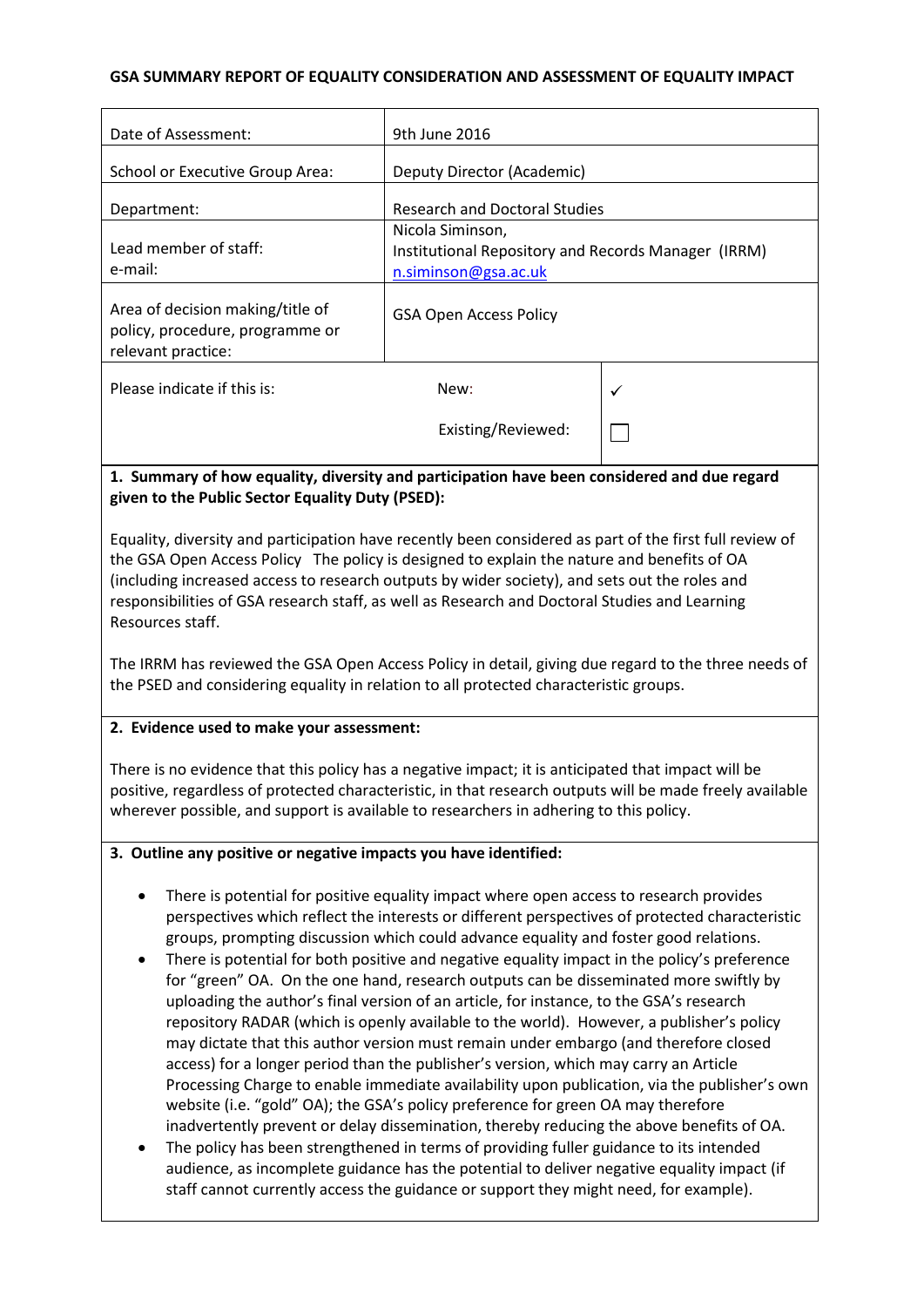| 4. Actions you have taken or planned as a result of your findings:<br>(Please complete the action plan in this section)                                                                                                                                                                                  |                                                                                                                                                               |                                  |                            |  |
|----------------------------------------------------------------------------------------------------------------------------------------------------------------------------------------------------------------------------------------------------------------------------------------------------------|---------------------------------------------------------------------------------------------------------------------------------------------------------------|----------------------------------|----------------------------|--|
| <b>Action</b>                                                                                                                                                                                                                                                                                            | <b>Equality Impact</b>                                                                                                                                        | <b>Person responsible</b>        | <b>Time frame</b>          |  |
| Amend policy document<br>to ensure that:<br>references are more<br>comprehensive (e.g.<br>to SFC as well as<br>HEFCE);<br>availability of<br>$\bullet$<br>guidance and support<br>is more clearly<br>signposted;<br>a link is made to the<br>$\bullet$<br><b>GSA Research Data</b><br>Management Policy. | By adding further detail<br>and strengthening the<br>guidance available, the<br>potential for negative<br>equality impact will be<br>reduced.                 | Nicola Siminson                  | October 2016-<br>completed |  |
| Utilise the RADAR<br>repository to monitor (by<br>protected characteristic)<br>the publication of<br>research outputs where<br>gold OA fees have been<br>paid, to identify any<br>differentials that may<br>appear (e.g. by gender),<br>and report the outcome<br>to RKEC on an annual<br>basis.         | By monitoring payment<br>of gold OA fees, any<br>potential negative impact<br>can be identified,<br>addressed and reduced.                                    | Nicola Siminson and<br>Dawn Pike | October 2017               |  |
| Provide training on OA,<br>raising awareness of its<br>benefits and the<br>implications for GSA<br>staff.                                                                                                                                                                                                | By providing training on<br>OA, any potential<br>negative impact can be<br>identified and addressed,<br>and positive impact<br>identified and<br>articulated. | Nicola Siminson and<br>Dawn Pike | October 2017               |  |

## **5. Where/when will progress and the outcomes of your actions be reported and reviewed:**

Progress and the outcomes of the above actions will be reported to and reviewed by the GSA Research and Knowledge Exchange Committee (RKEC), which meets on a termly basis.

**6. How will your actions and intended outcomes contribute to the delivery of GSA's equality outcomes:**

This policy contributes to the delivery of Equality Outcomes 1, 2, 3 and 4 by contributing to an organisational culture where staff are supported, regardless of protected characteristic, to access and publish research, contributing to career progression.